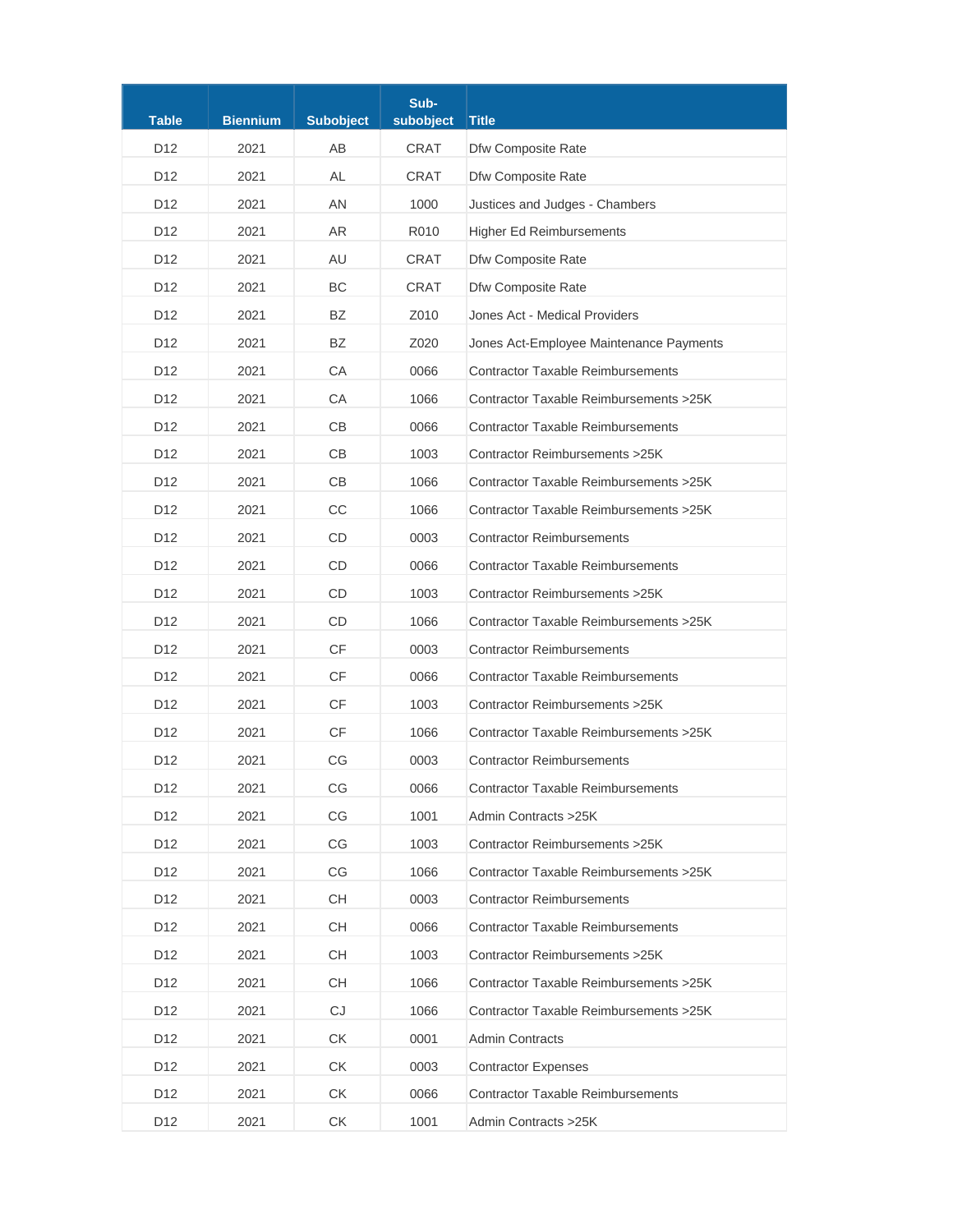| D <sub>12</sub> | 2021 | CK        | 1003 | Contractor Expenses > 25K                |
|-----------------|------|-----------|------|------------------------------------------|
| D12             | 2021 | CK        | 1066 | Contractor Taxable Reimbursements > 25K  |
| D <sub>12</sub> | 2021 | CZ        | 0066 | <b>Contractor Taxable Reimbursements</b> |
| D12             | 2021 | CZ        | 1003 | Contractor Expenses > 25K                |
| D <sub>12</sub> | 2021 | CZ        | 1066 | Contractor Taxable Reimbursements > 25K  |
| D <sub>12</sub> | 2021 | EI        | 2600 | <b>Retailer Compensation Program</b>     |
| D12             | 2021 | ER        | 7362 | Mac Umms Fee - Outreach Other            |
| D <sub>12</sub> | 2021 | ER        | SO46 | <b>B&amp;G Maintenance Support</b>       |
| D <sub>12</sub> | 2021 | <b>JE</b> | E010 | Acquisition-Purchase Remain Np           |
| D <sub>12</sub> | 2021 | JE        | E050 | Judgment and Decree                      |
| D <sub>12</sub> | 2021 | <b>JE</b> | E060 | Negotiated Possession and Use            |
| D12             | 2021 | <b>JE</b> | E090 | Stipulated Possession and Use            |
| D <sub>12</sub> | 2021 | <b>JN</b> | N010 | Down Payment Assistance                  |
| D12             | 2021 | <b>JN</b> | N020 | Increased Interest Payment               |
| D <sub>12</sub> | 2021 | <b>JN</b> | N030 | Last Resort Housing-Owner                |
| D <sub>12</sub> | 2021 | <b>JN</b> | N040 | Last Resort Housing-Tenant               |
| D <sub>12</sub> | 2021 | <b>JN</b> | N060 | Moving Business/in Lieu Pmt              |
| D <sub>12</sub> | 2021 | <b>JN</b> | N070 | Moving Households-Actual Expense         |
| D12             | 2021 | <b>JN</b> | N080 | Moving Households-Schedule Pmt           |
| D12             | 2021 | <b>JN</b> | N090 | Personal Property Only Moves             |
| D <sub>12</sub> | 2021 | <b>JN</b> | N100 | Re-Establishment-Non-Resident            |
| D12             | 2021 | <b>JN</b> | N110 | <b>Rental Assistance-Tenants</b>         |
| D <sub>12</sub> | 2021 | <b>JN</b> | N120 | Replacement Housing-180 Day              |
| D12             | 2021 | <b>SB</b> | B120 | Dept. of Health                          |
| D12             | 2021 | SB        | B140 | Labor and Industries                     |
| D12             | 2021 | SG        | G110 | Dept. of Early Learning                  |
| D12             | 2021 | SG        | G120 | Dept. of Health                          |
| D12             | 2021 | SG        | G140 | Labor and Industries                     |
| D12             | 2021 | SN        | N140 | Labor and Industries                     |
| D12             | 2021 | SN        | N150 | <b>OSPI</b>                              |
| D12             | 2021 | TA        | 0507 | Attorney General-General                 |
| D12             | 2021 | TA        | A050 | <b>Cost Allocation Adjustment</b>        |
| D12             | 2021 | TA        | A220 | <b>Tort Claim Services</b>               |
| D <sub>12</sub> | 2021 | TB        | 0507 | <b>Attorney General-General</b>          |
| D12             | 2021 | TC        | 0502 | <b>Transportation General-Economic</b>   |
| D12             | 2021 | TC        | 0503 | <b>Transportation General-Safety</b>     |
| D12             | 2021 | <b>TC</b> | 0504 | Pipeline Safety-General                  |
| D12             | 2021 | TC        | 0505 | <b>Consumer Affairs-General</b>          |